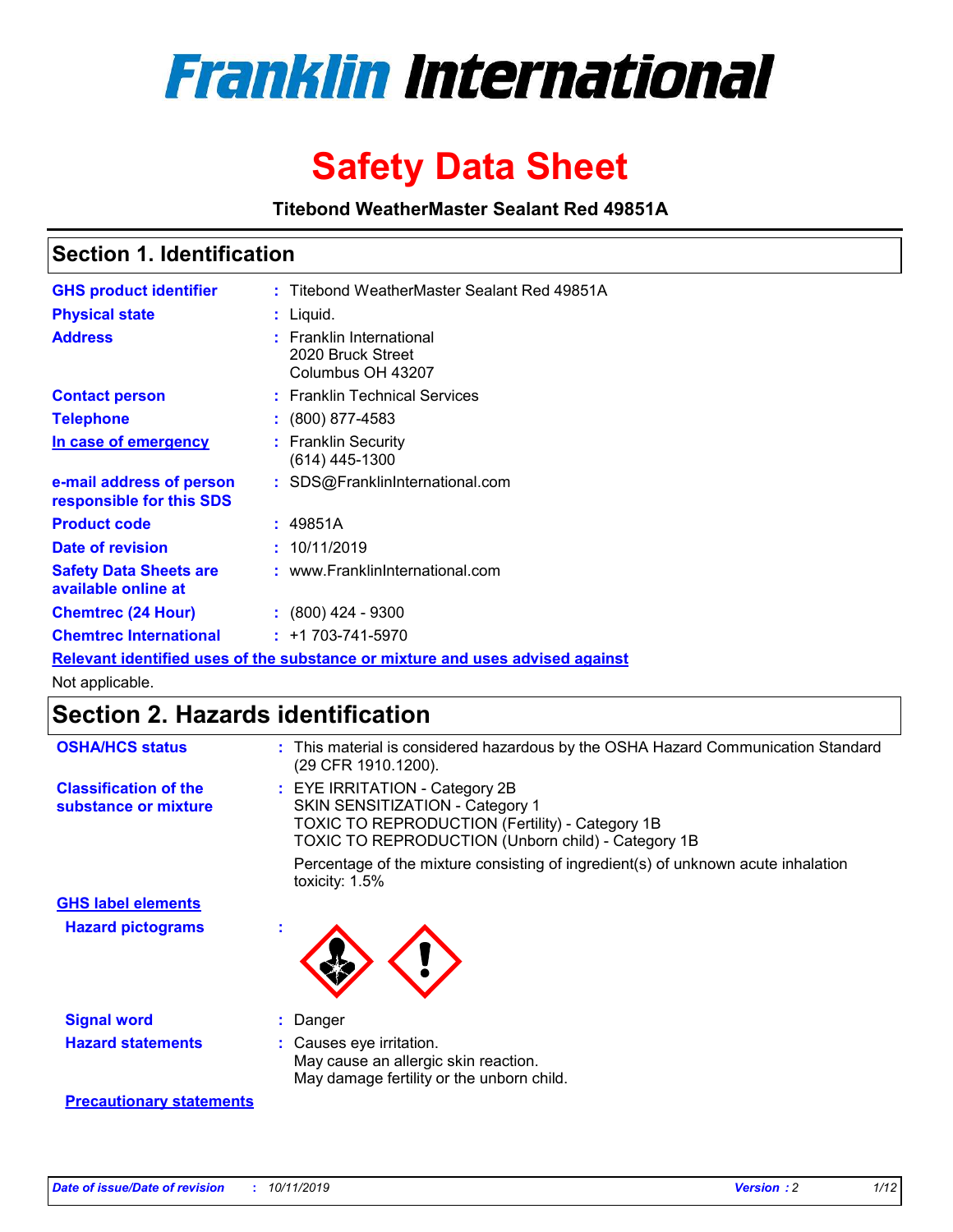### **Section 2. Hazards identification**

| <b>Prevention</b>                          | : Obtain special instructions before use. Do not handle until all safety precautions have<br>been read and understood. Wear protective gloves. Wear eye or face protection.<br>Wear protective clothing. Avoid breathing vapor. Wash hands thoroughly after handling.<br>Contaminated work clothing must not be allowed out of the workplace.                                                        |
|--------------------------------------------|------------------------------------------------------------------------------------------------------------------------------------------------------------------------------------------------------------------------------------------------------------------------------------------------------------------------------------------------------------------------------------------------------|
| <b>Response</b>                            | : IF exposed or concerned: Get medical attention. IF ON SKIN: Wash with plenty of<br>soap and water. Wash contaminated clothing before reuse. If skin irritation or rash<br>occurs: Get medical attention. IF IN EYES: Rinse cautiously with water for several<br>minutes. Remove contact lenses, if present and easy to do. Continue rinsing. If eye<br>irritation persists: Get medical attention. |
| <b>Storage</b>                             | : Store locked up.                                                                                                                                                                                                                                                                                                                                                                                   |
| <b>Disposal</b>                            | : Dispose of contents and container in accordance with all local, regional, national and<br>international regulations.                                                                                                                                                                                                                                                                               |
| <b>Hazards not otherwise</b><br>classified | : Product generates methanol during cure.                                                                                                                                                                                                                                                                                                                                                            |
|                                            |                                                                                                                                                                                                                                                                                                                                                                                                      |

### **Section 3. Composition/information on ingredients**

| <b>Substance/mixture</b><br>Mixture                  |               |                     |
|------------------------------------------------------|---------------|---------------------|
| <b>Ingredient name</b>                               | $\frac{9}{6}$ | <b>CAS number</b>   |
| 3-aminopropyltriethoxysilane<br>Dibutyltin dilaurate | ≤3<br>$≤0.3$  | 919-30-2<br>77-58-7 |

Any concentration shown as a range is to protect confidentiality or is due to batch variation.

**There are no additional ingredients present which, within the current knowledge of the supplier and in the concentrations applicable, are classified as hazardous to health or the environment and hence require reporting in this section.**

**Occupational exposure limits, if available, are listed in Section 8.**

### **Section 4. First aid measures**

| <b>Description of necessary first aid measures</b> |                                                                                                                                                                                                                                                                                                                                                                                                                                                                                                                                                                                                                                                                                                                                                                           |  |  |  |
|----------------------------------------------------|---------------------------------------------------------------------------------------------------------------------------------------------------------------------------------------------------------------------------------------------------------------------------------------------------------------------------------------------------------------------------------------------------------------------------------------------------------------------------------------------------------------------------------------------------------------------------------------------------------------------------------------------------------------------------------------------------------------------------------------------------------------------------|--|--|--|
| <b>Eye contact</b>                                 | : Immediately flush eyes with plenty of water, occasionally lifting the upper and lower<br>eyelids. Check for and remove any contact lenses. Continue to rinse for at least 10<br>minutes. If irritation persists, get medical attention.                                                                                                                                                                                                                                                                                                                                                                                                                                                                                                                                 |  |  |  |
| <b>Inhalation</b>                                  | : Remove victim to fresh air and keep at rest in a position comfortable for breathing. If<br>not breathing, if breathing is irregular or if respiratory arrest occurs, provide artificial<br>respiration or oxygen by trained personnel. It may be dangerous to the person providing<br>aid to give mouth-to-mouth resuscitation. Get medical attention. If unconscious, place<br>in recovery position and get medical attention immediately. Maintain an open airway.<br>Loosen tight clothing such as a collar, tie, belt or waistband. In case of inhalation of<br>decomposition products in a fire, symptoms may be delayed. The exposed person may<br>need to be kept under medical surveillance for 48 hours.                                                       |  |  |  |
| <b>Skin contact</b>                                | : Wash with plenty of soap and water. Remove contaminated clothing and shoes. Wash<br>contaminated clothing thoroughly with water before removing it, or wear gloves.<br>Continue to rinse for at least 10 minutes. Get medical attention. In the event of any<br>complaints or symptoms, avoid further exposure. Wash clothing before reuse. Clean<br>shoes thoroughly before reuse.                                                                                                                                                                                                                                                                                                                                                                                     |  |  |  |
| <b>Ingestion</b>                                   | : Wash out mouth with water. Remove dentures if any. Remove victim to fresh air and<br>keep at rest in a position comfortable for breathing. If material has been swallowed and<br>the exposed person is conscious, give small quantities of water to drink. Stop if the<br>exposed person feels sick as vomiting may be dangerous. Do not induce vomiting<br>unless directed to do so by medical personnel. If vomiting occurs, the head should be<br>kept low so that vomit does not enter the lungs. Get medical attention. Never give<br>anything by mouth to an unconscious person. If unconscious, place in recovery position<br>and get medical attention immediately. Maintain an open airway. Loosen tight clothing<br>such as a collar, tie, belt or waistband. |  |  |  |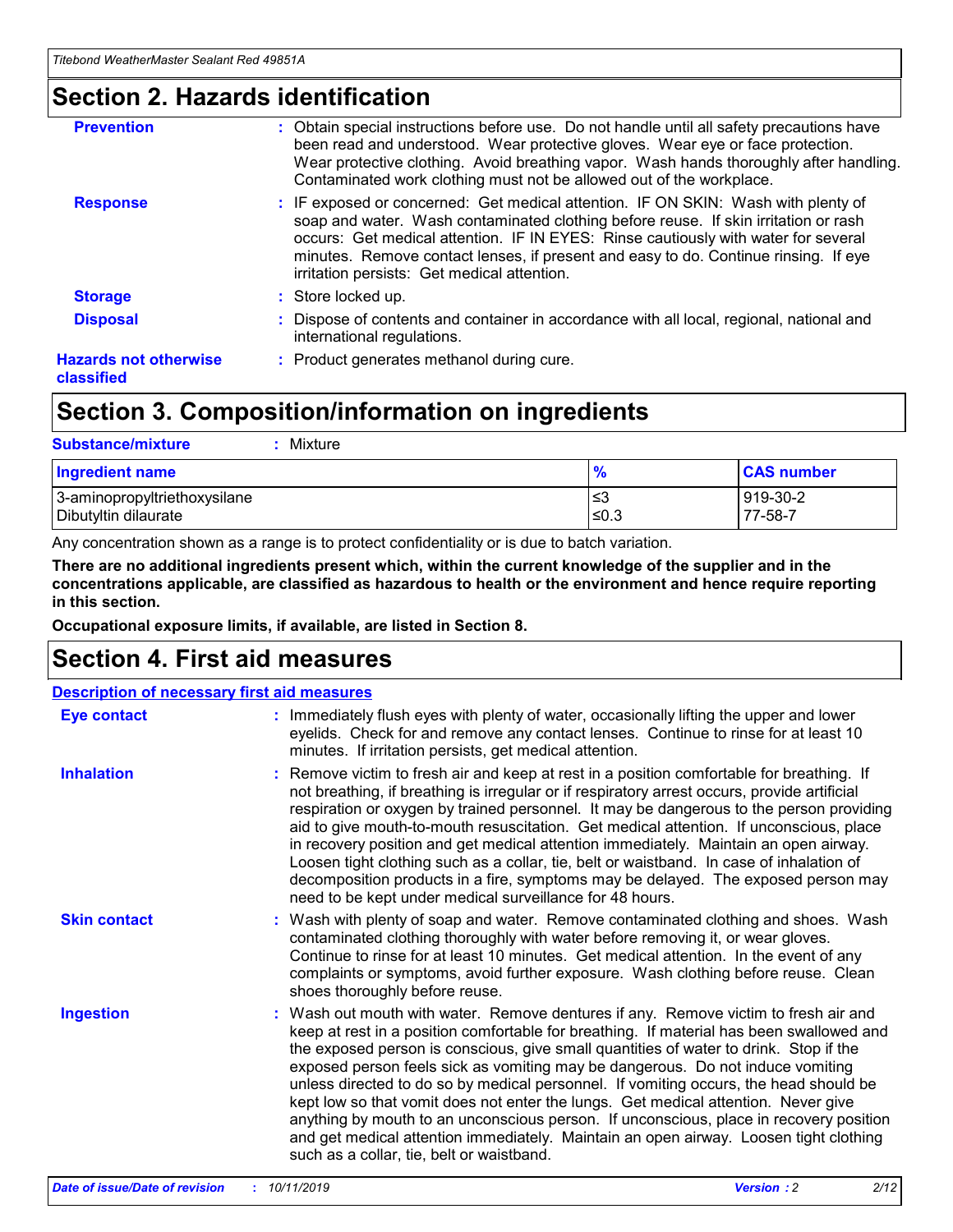## **Section 4. First aid measures**

| Most important symptoms/effects, acute and delayed |  |                                                                                                                                                                                                                                                                                                                                                                                                                 |  |
|----------------------------------------------------|--|-----------------------------------------------------------------------------------------------------------------------------------------------------------------------------------------------------------------------------------------------------------------------------------------------------------------------------------------------------------------------------------------------------------------|--|
| <b>Potential acute health effects</b>              |  |                                                                                                                                                                                                                                                                                                                                                                                                                 |  |
| <b>Eye contact</b>                                 |  | : May cause eye irritation.                                                                                                                                                                                                                                                                                                                                                                                     |  |
| <b>Inhalation</b>                                  |  | : No known significant effects or critical hazards.                                                                                                                                                                                                                                                                                                                                                             |  |
| <b>Skin contact</b>                                |  | : May cause skin irritation.                                                                                                                                                                                                                                                                                                                                                                                    |  |
| <b>Ingestion</b>                                   |  | : No known significant effects or critical hazards.                                                                                                                                                                                                                                                                                                                                                             |  |
| <b>Over-exposure signs/symptoms</b>                |  |                                                                                                                                                                                                                                                                                                                                                                                                                 |  |
| <b>Eye contact</b>                                 |  | : Adverse symptoms may include the following:<br>irritation<br>watering<br>redness                                                                                                                                                                                                                                                                                                                              |  |
| <b>Inhalation</b>                                  |  | : Adverse symptoms may include the following:<br>reduced fetal weight<br>increase in fetal deaths<br>skeletal malformations                                                                                                                                                                                                                                                                                     |  |
| <b>Skin contact</b>                                |  | : Adverse symptoms may include the following:<br>irritation<br>redness<br>reduced fetal weight<br>increase in fetal deaths<br>skeletal malformations                                                                                                                                                                                                                                                            |  |
| <b>Ingestion</b>                                   |  | : Adverse symptoms may include the following:<br>reduced fetal weight<br>increase in fetal deaths<br>skeletal malformations                                                                                                                                                                                                                                                                                     |  |
|                                                    |  | <b>Indication of immediate medical attention and special treatment needed, if necessary</b>                                                                                                                                                                                                                                                                                                                     |  |
| <b>Notes to physician</b>                          |  | : In case of inhalation of decomposition products in a fire, symptoms may be delayed.<br>The exposed person may need to be kept under medical surveillance for 48 hours.                                                                                                                                                                                                                                        |  |
| <b>Specific treatments</b>                         |  | : No specific treatment.                                                                                                                                                                                                                                                                                                                                                                                        |  |
| <b>Protection of first-aiders</b>                  |  | : No action shall be taken involving any personal risk or without suitable training. If it is<br>suspected that fumes are still present, the rescuer should wear an appropriate mask or<br>self-contained breathing apparatus. It may be dangerous to the person providing aid to<br>give mouth-to-mouth resuscitation. Wash contaminated clothing thoroughly with water<br>before removing it, or wear gloves. |  |

**See toxicological information (Section 11)**

### **Section 5. Fire-fighting measures**

| <b>Extinguishing media</b>                             |                                                                                                                                                                                                     |
|--------------------------------------------------------|-----------------------------------------------------------------------------------------------------------------------------------------------------------------------------------------------------|
| <b>Suitable extinguishing</b><br>media                 | : Use an extinguishing agent suitable for the surrounding fire.                                                                                                                                     |
| <b>Unsuitable extinguishing</b><br>media               | $:$ None known.                                                                                                                                                                                     |
| <b>Specific hazards arising</b><br>from the chemical   | : In a fire or if heated, a pressure increase will occur and the container may burst.                                                                                                               |
| <b>Hazardous thermal</b><br>decomposition products     | : Decomposition products may include the following materials:<br>carbon dioxide<br>carbon monoxide<br>nitrogen oxides<br>metal oxide/oxides                                                         |
| <b>Special protective actions</b><br>for fire-fighters | : Promptly isolate the scene by removing all persons from the vicinity of the incident if<br>there is a fire. No action shall be taken involving any personal risk or without suitable<br>training. |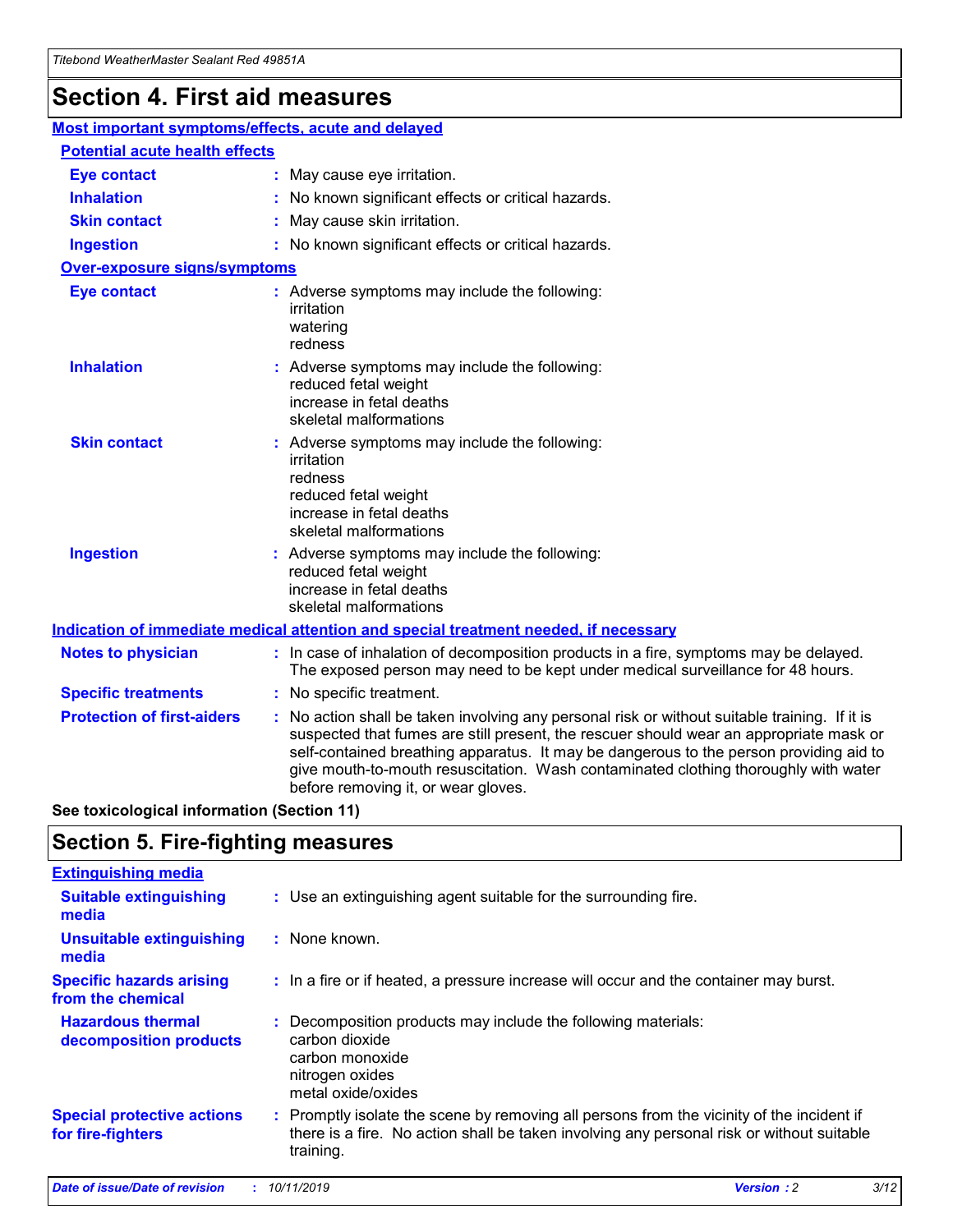### **Section 5. Fire-fighting measures**

**Special protective equipment for fire-fighters** Fire-fighters should wear appropriate protective equipment and self-contained breathing **:** apparatus (SCBA) with a full face-piece operated in positive pressure mode.

### **Section 6. Accidental release measures**

#### **Personal precautions, protective equipment and emergency procedures**

| For non-emergency<br>personnel                               | : No action shall be taken involving any personal risk or without suitable training.<br>Evacuate surrounding areas. Keep unnecessary and unprotected personnel from<br>entering. Do not touch or walk through spilled material. Avoid breathing vapor or mist.<br>Provide adequate ventilation. Wear appropriate respirator when ventilation is<br>inadequate. Put on appropriate personal protective equipment.                                                                                                                                                                                                                                                                                             |
|--------------------------------------------------------------|--------------------------------------------------------------------------------------------------------------------------------------------------------------------------------------------------------------------------------------------------------------------------------------------------------------------------------------------------------------------------------------------------------------------------------------------------------------------------------------------------------------------------------------------------------------------------------------------------------------------------------------------------------------------------------------------------------------|
| For emergency responders                                     | : If specialized clothing is required to deal with the spillage, take note of any information in<br>Section 8 on suitable and unsuitable materials. See also the information in "For non-<br>emergency personnel".                                                                                                                                                                                                                                                                                                                                                                                                                                                                                           |
| <b>Environmental precautions</b>                             | : Avoid dispersal of spilled material and runoff and contact with soil, waterways, drains<br>and sewers. Inform the relevant authorities if the product has caused environmental<br>pollution (sewers, waterways, soil or air).                                                                                                                                                                                                                                                                                                                                                                                                                                                                              |
| <b>Methods and materials for containment and cleaning up</b> |                                                                                                                                                                                                                                                                                                                                                                                                                                                                                                                                                                                                                                                                                                              |
| <b>Small spill</b>                                           | : Stop leak if without risk. Move containers from spill area. Dilute with water and mop up<br>if water-soluble. Alternatively, or if water-insoluble, absorb with an inert dry material and<br>place in an appropriate waste disposal container. Dispose of via a licensed waste<br>disposal contractor.                                                                                                                                                                                                                                                                                                                                                                                                     |
| <b>Large spill</b>                                           | : Stop leak if without risk. Move containers from spill area. Approach release from<br>upwind. Prevent entry into sewers, water courses, basements or confined areas. Wash<br>spillages into an effluent treatment plant or proceed as follows. Contain and collect<br>spillage with non-combustible, absorbent material e.g. sand, earth, vermiculite or<br>diatomaceous earth and place in container for disposal according to local regulations<br>(see Section 13). Dispose of via a licensed waste disposal contractor. Contaminated<br>absorbent material may pose the same hazard as the spilled product. Note: see<br>Section 1 for emergency contact information and Section 13 for waste disposal. |

### **Section 7. Handling and storage**

| <b>Precautions for safe handling</b>                                             |                                                                                                                                                                                                                                                                                                                                                                                                                                                                                                                                                                                                                                                                                                                                                                                                                                                  |
|----------------------------------------------------------------------------------|--------------------------------------------------------------------------------------------------------------------------------------------------------------------------------------------------------------------------------------------------------------------------------------------------------------------------------------------------------------------------------------------------------------------------------------------------------------------------------------------------------------------------------------------------------------------------------------------------------------------------------------------------------------------------------------------------------------------------------------------------------------------------------------------------------------------------------------------------|
| <b>Protective measures</b>                                                       | : Put on appropriate personal protective equipment (see Section 8). Persons with a<br>history of skin sensitization problems should not be employed in any process in which<br>this product is used. Avoid exposure - obtain special instructions before use. Avoid<br>exposure during pregnancy. Do not handle until all safety precautions have been read<br>and understood. Do not get in eyes or on skin or clothing. Do not ingest. Avoid<br>breathing vapor or mist. If during normal use the material presents a respiratory hazard,<br>use only with adequate ventilation or wear appropriate respirator. Keep in the original<br>container or an approved alternative made from a compatible material, kept tightly<br>closed when not in use. Empty containers retain product residue and can be hazardous.<br>Do not reuse container. |
| <b>Advice on general</b><br>occupational hygiene                                 | : Eating, drinking and smoking should be prohibited in areas where this material is<br>handled, stored and processed. Workers should wash hands and face before eating,<br>drinking and smoking. Remove contaminated clothing and protective equipment before<br>entering eating areas. See also Section 8 for additional information on hygiene<br>measures.                                                                                                                                                                                                                                                                                                                                                                                                                                                                                    |
| <b>Conditions for safe storage,</b><br>including any<br><b>incompatibilities</b> | Store between the following temperatures: 0 to 120 $\degree$ C (32 to 248 $\degree$ F). Store in<br>accordance with local regulations. Store in original container protected from direct<br>sunlight in a dry, cool and well-ventilated area, away from incompatible materials (see<br>Section 10) and food and drink. Store locked up. Keep container tightly closed and<br>sealed until ready for use. Containers that have been opened must be carefully<br>resealed and kept upright to prevent leakage. Do not store in unlabeled containers.<br>Use appropriate containment to avoid environmental contamination. See Section 10 for<br>incompatible materials before handling or use.                                                                                                                                                     |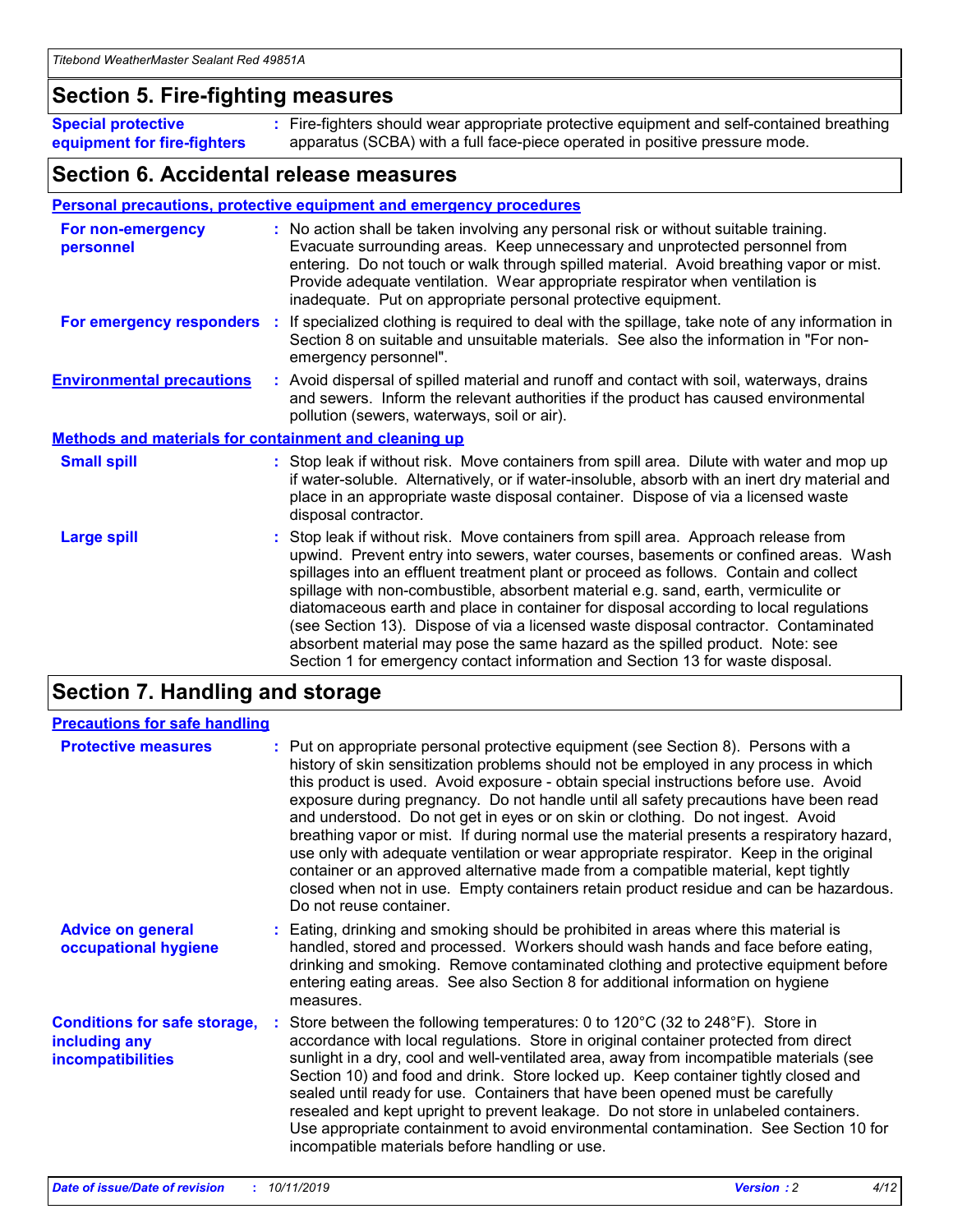## **Section 8. Exposure controls/personal protection**

#### **Control parameters**

#### **Occupational exposure limits**

| <b>Ingredient name</b>                               |    |                        | <b>Exposure limits</b>                                                                                                                                                                                                                                                                                                                                                                                                                                                                                                                                                                                                 |
|------------------------------------------------------|----|------------------------|------------------------------------------------------------------------------------------------------------------------------------------------------------------------------------------------------------------------------------------------------------------------------------------------------------------------------------------------------------------------------------------------------------------------------------------------------------------------------------------------------------------------------------------------------------------------------------------------------------------------|
| 3-aminopropyltriethoxysilane<br>Dibutyltin dilaurate |    |                        | None.<br>ACGIH TLV (United States, 3/2019). Absorbed through skin.<br>Notes: as Sn<br>TWA: $0.1 \text{ mg/m}^3$ , (as Sn) 8 hours.<br>STEL: 0.2 mg/m <sup>3</sup> , (as Sn) 15 minutes.<br>NIOSH REL (United States, 10/2016). Absorbed through skin.<br>Notes: as Sn<br>TWA: 0.1 mg/m <sup>3</sup> , (as Sn) 10 hours.<br>OSHA PEL (United States, 5/2018). Notes: as Sn<br>TWA: $0.1 \text{ mg/m}^3$ , (as Sn) 8 hours.<br>OSHA PEL 1989 (United States, 3/1989). Absorbed through skin.<br>Notes: measured as Sn<br>TWA: 0.1 mg/m <sup>3</sup> , (measured as Sn) 8 hours. Form: Organic                            |
| <b>Appropriate engineering</b><br>controls           |    |                        | : If user operations generate dust, fumes, gas, vapor or mist, use process enclosures,<br>local exhaust ventilation or other engineering controls to keep worker exposure to<br>airborne contaminants below any recommended or statutory limits.                                                                                                                                                                                                                                                                                                                                                                       |
| <b>Environmental exposure</b><br>controls            |    |                        | Emissions from ventilation or work process equipment should be checked to ensure<br>they comply with the requirements of environmental protection legislation. In some<br>cases, fume scrubbers, filters or engineering modifications to the process equipment<br>will be necessary to reduce emissions to acceptable levels.                                                                                                                                                                                                                                                                                          |
| <b>Individual protection measures</b>                |    |                        |                                                                                                                                                                                                                                                                                                                                                                                                                                                                                                                                                                                                                        |
| <b>Hygiene measures</b>                              |    |                        | : Wash hands, forearms and face thoroughly after handling chemical products, before<br>eating, smoking and using the lavatory and at the end of the working period.<br>Appropriate techniques should be used to remove potentially contaminated clothing.<br>Contaminated work clothing should not be allowed out of the workplace. Wash<br>contaminated clothing before reusing. Ensure that eyewash stations and safety<br>showers are close to the workstation location.                                                                                                                                            |
| <b>Eye/face protection</b>                           |    |                        | : Safety eyewear complying with an approved standard should be used when a risk<br>assessment indicates this is necessary to avoid exposure to liquid splashes, mists,<br>gases or dusts. If contact is possible, the following protection should be worn, unless<br>the assessment indicates a higher degree of protection: chemical splash goggles.                                                                                                                                                                                                                                                                  |
| <b>Skin protection</b>                               |    |                        |                                                                                                                                                                                                                                                                                                                                                                                                                                                                                                                                                                                                                        |
| <b>Hand protection</b>                               |    |                        | : Chemical-resistant, impervious gloves complying with an approved standard should be<br>worn at all times when handling chemical products if a risk assessment indicates this is<br>necessary. Considering the parameters specified by the glove manufacturer, check<br>during use that the gloves are still retaining their protective properties. It should be<br>noted that the time to breakthrough for any glove material may be different for different<br>glove manufacturers. In the case of mixtures, consisting of several substances, the<br>protection time of the gloves cannot be accurately estimated. |
| <b>Body protection</b>                               |    | handling this product. | Personal protective equipment for the body should be selected based on the task being<br>performed and the risks involved and should be approved by a specialist before                                                                                                                                                                                                                                                                                                                                                                                                                                                |
| <b>Other skin protection</b>                         |    |                        | : Appropriate footwear and any additional skin protection measures should be selected<br>based on the task being performed and the risks involved and should be approved by a<br>specialist before handling this product.                                                                                                                                                                                                                                                                                                                                                                                              |
| <b>Respiratory protection</b>                        | ÷. | aspects of use.        | Based on the hazard and potential for exposure, select a respirator that meets the<br>appropriate standard or certification. Respirators must be used according to a<br>respiratory protection program to ensure proper fitting, training, and other important                                                                                                                                                                                                                                                                                                                                                         |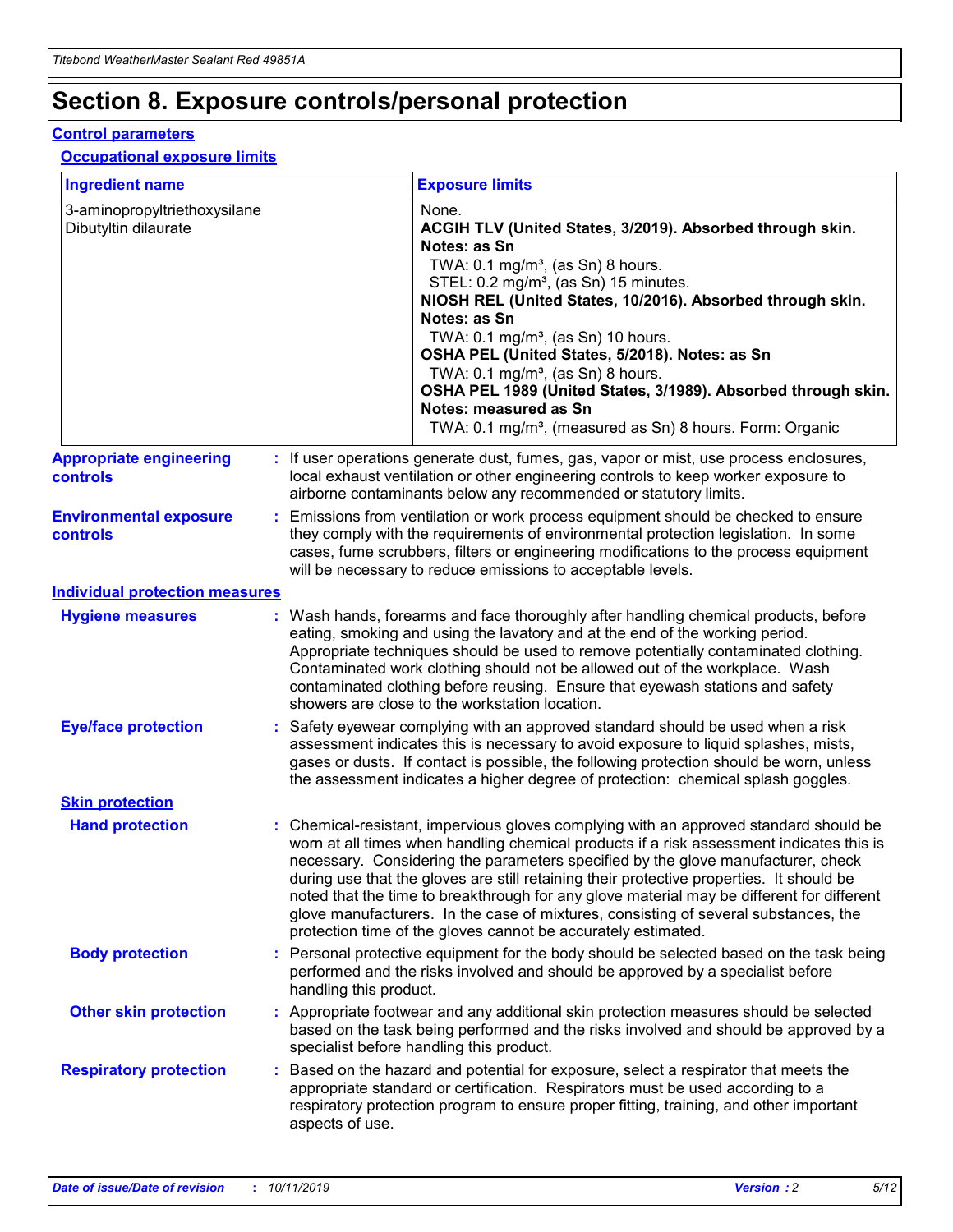### **Section 9. Physical and chemical properties**

#### **Appearance**

| <b>Physical state</b>                             | : Liquid. [Paste.]                                              |
|---------------------------------------------------|-----------------------------------------------------------------|
| <b>Color</b>                                      | $:$ Red.                                                        |
| Odor                                              | None [Slight]                                                   |
| <b>Odor threshold</b>                             | $:$ Not available.                                              |
| рH                                                | : Not applicable.                                               |
| <b>Melting point</b>                              | : Not available.                                                |
| <b>Boiling point</b>                              | : >100°C (>212°F)                                               |
| <b>Flash point</b>                                | Closed cup: >200°C (>392°F) [Setaflash.]                        |
| <b>Evaporation rate</b>                           | $:$ <1 (butyl acetate = 1)                                      |
| <b>Flammability (solid, gas)</b>                  | : Not available.                                                |
| Lower and upper explosive<br>(flammable) limits   | : Not available.                                                |
| <b>VOC (less water, less)</b><br>exempt solvents) | $: 0$ g/l                                                       |
| <b>Volatility</b>                                 | $: 0\%$ (w/w)                                                   |
| <b>Vapor density</b>                              | : Not available.                                                |
| <b>Relative density</b>                           | : 1.4329                                                        |
| <b>Solubility</b>                                 | Insoluble in the following materials: cold water and hot water. |
| <b>Solubility in water</b>                        | : Not available.                                                |
| <b>Partition coefficient: n-</b><br>octanol/water | $:$ Not available.                                              |
|                                                   |                                                                 |
| <b>Auto-ignition temperature</b>                  | : Not available.                                                |
| <b>Decomposition temperature</b>                  | : Not available.                                                |

### **Section 10. Stability and reactivity**

| <b>Reactivity</b>                            | : No specific test data related to reactivity available for this product or its ingredients.            |
|----------------------------------------------|---------------------------------------------------------------------------------------------------------|
| <b>Chemical stability</b>                    | : The product is stable.                                                                                |
| <b>Possibility of hazardous</b><br>reactions | : Under normal conditions of storage and use, hazardous reactions will not occur.                       |
| <b>Conditions to avoid</b>                   | : No specific data.                                                                                     |
| <b>Incompatible materials</b>                | : No specific data.                                                                                     |
| <b>Hazardous decomposition</b><br>products   | Under normal conditions of storage and use, hazardous decomposition products should<br>not be produced. |

### **Section 11. Toxicological information**

### **Information on toxicological effects**

#### **Acute toxicity**

| <b>Product/ingredient name</b> | <b>Result</b>           | <b>Species</b> | <b>Dose</b>                | <b>Exposure</b> |
|--------------------------------|-------------------------|----------------|----------------------------|-----------------|
| 3-aminopropyltriethoxysilane   | <b>ILD50 Dermal</b>     | Rabbit         | 4.29 g/kg                  |                 |
| Dibutyltin dilaurate           | ILD50 Oral<br>LD50 Oral | Rat<br>Rat     | $1.57$ g/kg<br>175 $mg/kg$ |                 |
|                                |                         |                |                            |                 |

**Irritation/Corrosion**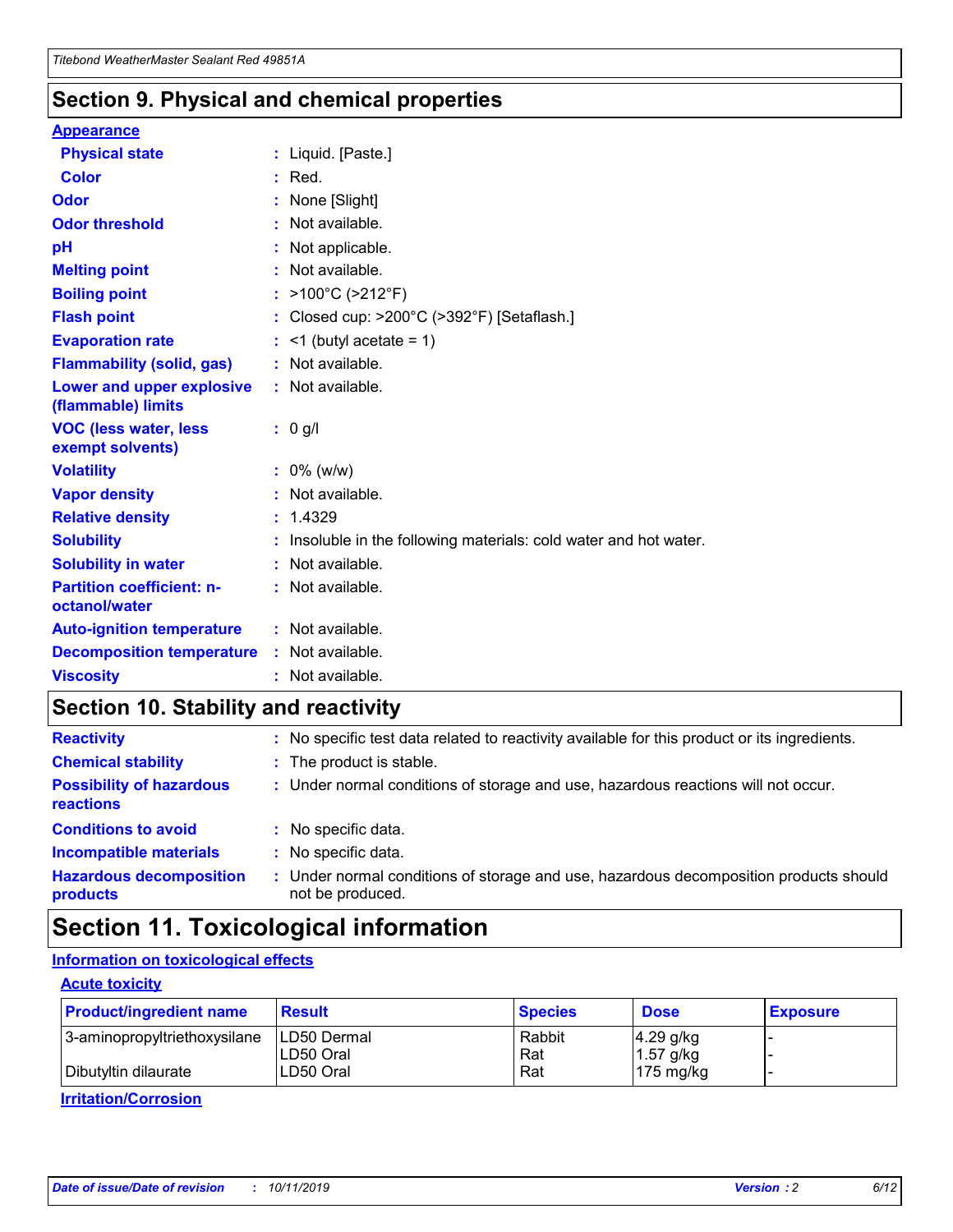## **Section 11. Toxicological information**

| <b>Product/ingredient name</b> | <b>Result</b>                 | <b>Species</b> | <b>Score</b> | <b>Exposure</b>           | <b>Observation</b> |
|--------------------------------|-------------------------------|----------------|--------------|---------------------------|--------------------|
| 3-aminopropyltriethoxysilane   | Eyes - Mild irritant          | Rabbit         |              | $100$ mg                  |                    |
|                                | Eyes - Severe irritant        | Rabbit         |              | 24 hours 750              |                    |
|                                |                               |                |              | ug                        |                    |
|                                | <b>Skin - Severe irritant</b> | Rabbit         |              | 24 hours 5                | ۰                  |
| Dibutyltin dilaurate           | Eyes - Moderate irritant      | Rabbit         |              | mq<br><b>24 hours 100</b> |                    |
|                                |                               |                |              | mg                        |                    |
|                                | Skin - Severe irritant        | Rabbit         |              | 500 mg                    |                    |

#### **Sensitization**

Not available.

#### **Mutagenicity**

Not available.

#### **Carcinogenicity**

Not available.

#### **Reproductive toxicity**

Not available.

#### **Teratogenicity**

Not available.

#### **Specific target organ toxicity (single exposure)**

Not available.

#### **Specific target organ toxicity (repeated exposure)**

| <b>Name</b>                                                                         |                                                                            | <b>Category</b>                                     | <b>Route of</b><br>exposure | <b>Target organs</b> |
|-------------------------------------------------------------------------------------|----------------------------------------------------------------------------|-----------------------------------------------------|-----------------------------|----------------------|
| Dibutyltin dilaurate                                                                |                                                                            | Category 1                                          |                             | respiratory system   |
| <b>Aspiration hazard</b><br>Not available.                                          |                                                                            |                                                     |                             |                      |
| <b>Information on the likely</b><br>routes of exposure                              | : Not available.                                                           |                                                     |                             |                      |
| <b>Potential acute health effects</b>                                               |                                                                            |                                                     |                             |                      |
| <b>Eye contact</b>                                                                  | : May cause eye irritation.                                                |                                                     |                             |                      |
| <b>Inhalation</b>                                                                   |                                                                            | : No known significant effects or critical hazards. |                             |                      |
| <b>Skin contact</b>                                                                 | : May cause skin irritation.                                               |                                                     |                             |                      |
| <b>Ingestion</b>                                                                    |                                                                            | : No known significant effects or critical hazards. |                             |                      |
| <b>Symptoms related to the physical, chemical and toxicological characteristics</b> |                                                                            |                                                     |                             |                      |
| <b>Eye contact</b>                                                                  | irritation<br>watering<br>redness                                          | : Adverse symptoms may include the following:       |                             |                      |
| <b>Inhalation</b>                                                                   | reduced fetal weight<br>increase in fetal deaths<br>skeletal malformations | : Adverse symptoms may include the following:       |                             |                      |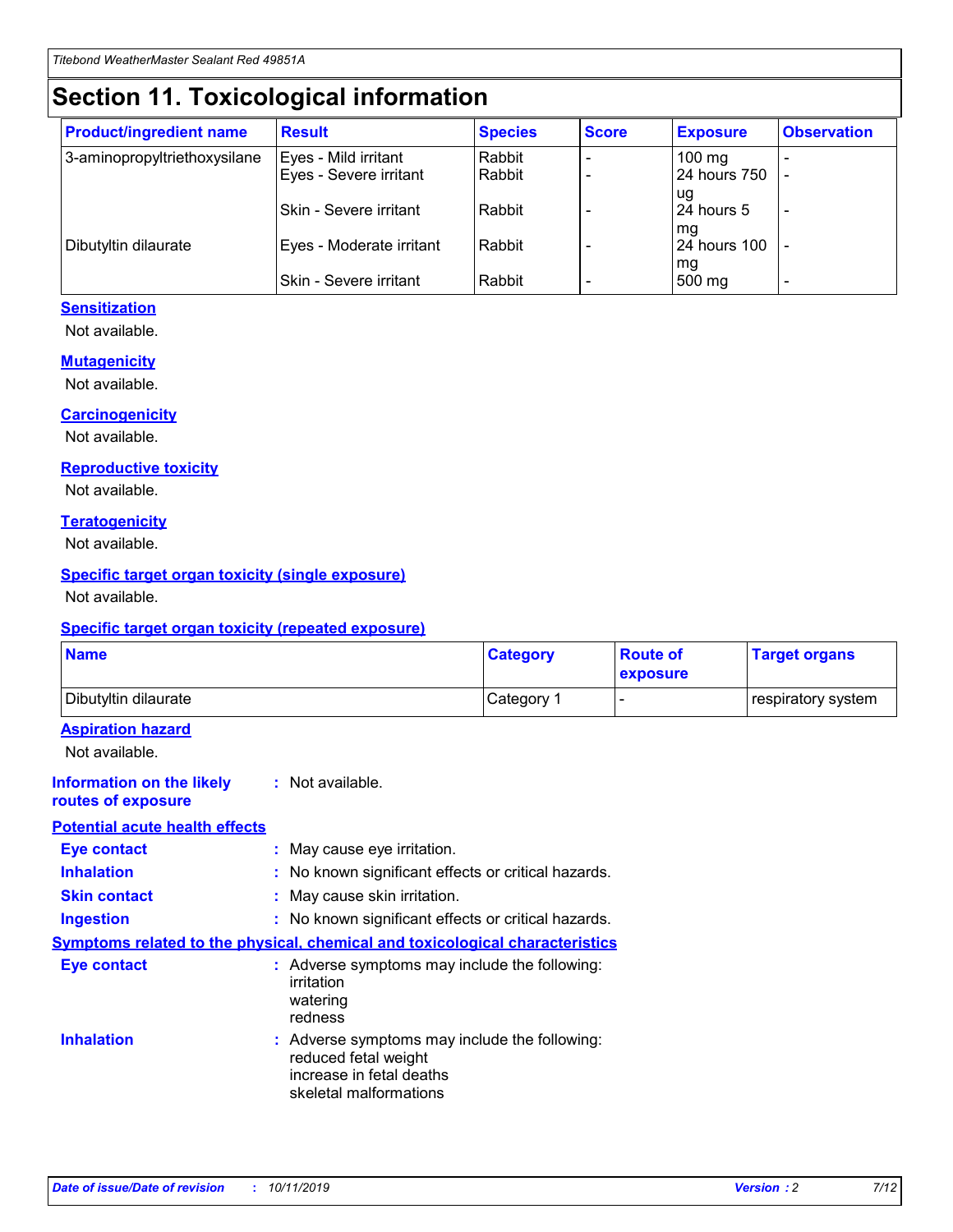## **Section 11. Toxicological information**

| <b>Skin contact</b>                     | : Adverse symptoms may include the following:<br>irritation<br>redness<br>reduced fetal weight<br>increase in fetal deaths<br>skeletal malformations |
|-----------------------------------------|------------------------------------------------------------------------------------------------------------------------------------------------------|
| <b>Ingestion</b>                        | : Adverse symptoms may include the following:<br>reduced fetal weight<br>increase in fetal deaths<br>skeletal malformations                          |
|                                         | Delayed and immediate effects and also chronic effects from short and long term exposure                                                             |
| <b>Short term exposure</b>              |                                                                                                                                                      |
| <b>Potential immediate</b><br>effects   | : Not available.                                                                                                                                     |
| <b>Potential delayed effects</b>        | : Not available.                                                                                                                                     |
| <b>Long term exposure</b>               |                                                                                                                                                      |
| <b>Potential immediate</b><br>effects   | : Not available.                                                                                                                                     |
| <b>Potential delayed effects</b>        | : Not available.                                                                                                                                     |
| <b>Potential chronic health effects</b> |                                                                                                                                                      |
| Not available.                          |                                                                                                                                                      |
| <b>General</b>                          | : Once sensitized, a severe allergic reaction may occur when subsequently exposed to<br>very low levels.                                             |
| <b>Carcinogenicity</b>                  | : No known significant effects or critical hazards.                                                                                                  |
| <b>Mutagenicity</b>                     | No known significant effects or critical hazards.                                                                                                    |
| <b>Teratogenicity</b>                   | May damage the unborn child.                                                                                                                         |
| <b>Developmental effects</b>            | No known significant effects or critical hazards.                                                                                                    |
| <b>Fertility effects</b>                | : May damage fertility.                                                                                                                              |
| <b>Numerical measures of toxicity</b>   |                                                                                                                                                      |
| <b>Acute toxicity estimates</b>         |                                                                                                                                                      |
|                                         |                                                                                                                                                      |

Not available.

## **Section 12. Ecological information**

#### **Toxicity**

| <b>Product/ingredient name</b> | <b>Result</b>                     | <b>Species</b>                       | <b>Exposure</b> |
|--------------------------------|-----------------------------------|--------------------------------------|-----------------|
| Dibutyltin dilaurate           | Chronic EC10 > 2 mg/l Fresh water | Algae - Scenedesmus<br>I subspicatus | l 96 hours i    |

### **Persistence and degradability**

| <b>Product/ingredient name</b> | <b>Test</b>                                                                    | <b>Result</b>  |  | <b>Dose</b>       | <b>Inoculum</b>         |
|--------------------------------|--------------------------------------------------------------------------------|----------------|--|-------------------|-------------------------|
| Dibutyltin dilaurate           | OECD 301F<br>Ready<br>Biodegradability -<br>Manometric<br>Respirometry<br>Test | 23 % - 28 days |  |                   |                         |
| <b>Product/ingredient name</b> | <b>Aquatic half-life</b>                                                       |                |  | <b>Photolysis</b> | <b>Biodegradability</b> |
| Dibutyltin dilaurate           |                                                                                |                |  |                   | Inherent                |

### **Bioaccumulative potential**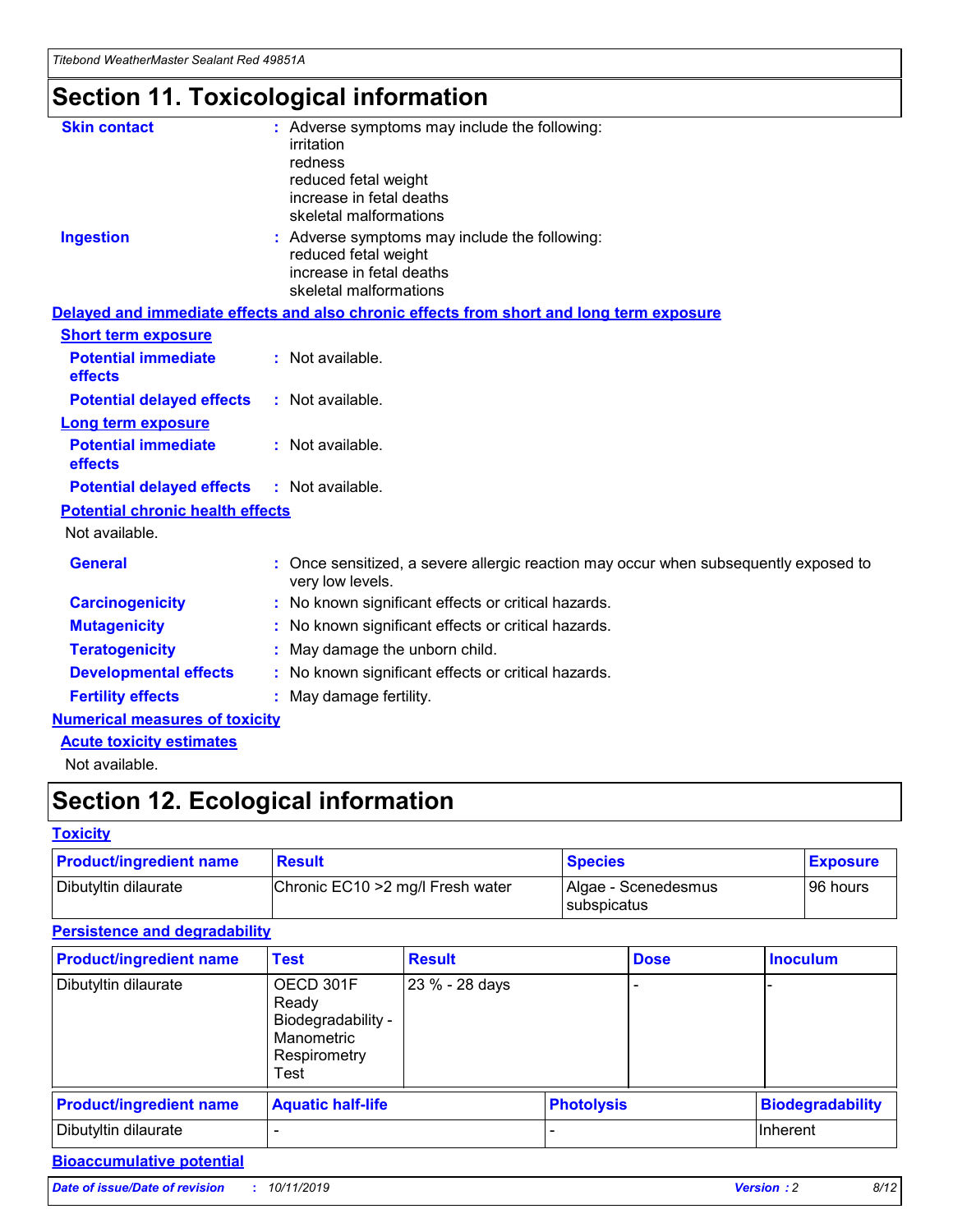## **Section 12. Ecological information**

| <b>Product/ingredient name</b> | $LoaPow$ | <b>BCF</b> | <b>Potential</b> |
|--------------------------------|----------|------------|------------------|
| 3-aminopropyltriethoxysilane   | 1.7      | 3.4        | low              |
| Dibutyltin dilaurate           | 4.44     | 2.91       | low              |

#### **Mobility in soil**

| <b>Soil/water partition</b><br>coefficient (K <sub>oc</sub> ) | : Not available.                                    |
|---------------------------------------------------------------|-----------------------------------------------------|
| <b>Other adverse effects</b>                                  | : No known significant effects or critical hazards. |

### **Section 13. Disposal considerations**

**Disposal methods :**

The generation of waste should be avoided or minimized wherever possible. Disposal of this product, solutions and any by-products should at all times comply with the requirements of environmental protection and waste disposal legislation and any regional local authority requirements. Dispose of surplus and non-recyclable products via a licensed waste disposal contractor. Waste should not be disposed of untreated to the sewer unless fully compliant with the requirements of all authorities with jurisdiction. Waste packaging should be recycled. Incineration or landfill should only be considered when recycling is not feasible. This material and its container must be disposed of in a safe way. Care should be taken when handling emptied containers that have not been cleaned or rinsed out. Empty containers or liners may retain some product residues. Avoid dispersal of spilled material and runoff and contact with soil, waterways, drains and sewers.

## **Section 14. Transport information**

|                                      | <b>DOT</b><br><b>Classification</b> | <b>TDG</b><br><b>Classification</b> | <b>Mexico</b><br><b>Classification</b> | <b>ADR/RID</b>               | <b>IMDG</b>    | <b>IATA</b>              |
|--------------------------------------|-------------------------------------|-------------------------------------|----------------------------------------|------------------------------|----------------|--------------------------|
| <b>UN number</b>                     | Not regulated.                      | Not regulated.                      | Not regulated.                         | Not regulated.               | Not regulated. | Not regulated.           |
| <b>UN proper</b><br>shipping name    |                                     |                                     |                                        |                              |                |                          |
| <b>Transport</b><br>hazard class(es) | $\blacksquare$                      | $\overline{\phantom{0}}$            | $\overline{\phantom{a}}$               | $\qquad \qquad \blacksquare$ | $\blacksquare$ | $\overline{\phantom{0}}$ |
| <b>Packing group</b>                 | $\overline{\phantom{a}}$            | -                                   |                                        | -                            |                | -                        |
| <b>Environmental</b><br>hazards      | No.                                 | No.                                 | No.                                    | No.                          | No.            | No.                      |

## **Section 15. Regulatory information**

#### **U.S. Federal regulations**

#### **SARA 302/304**

#### **Composition/information on ingredients**

No products were found.

**SARA 304 RQ :** Not applicable.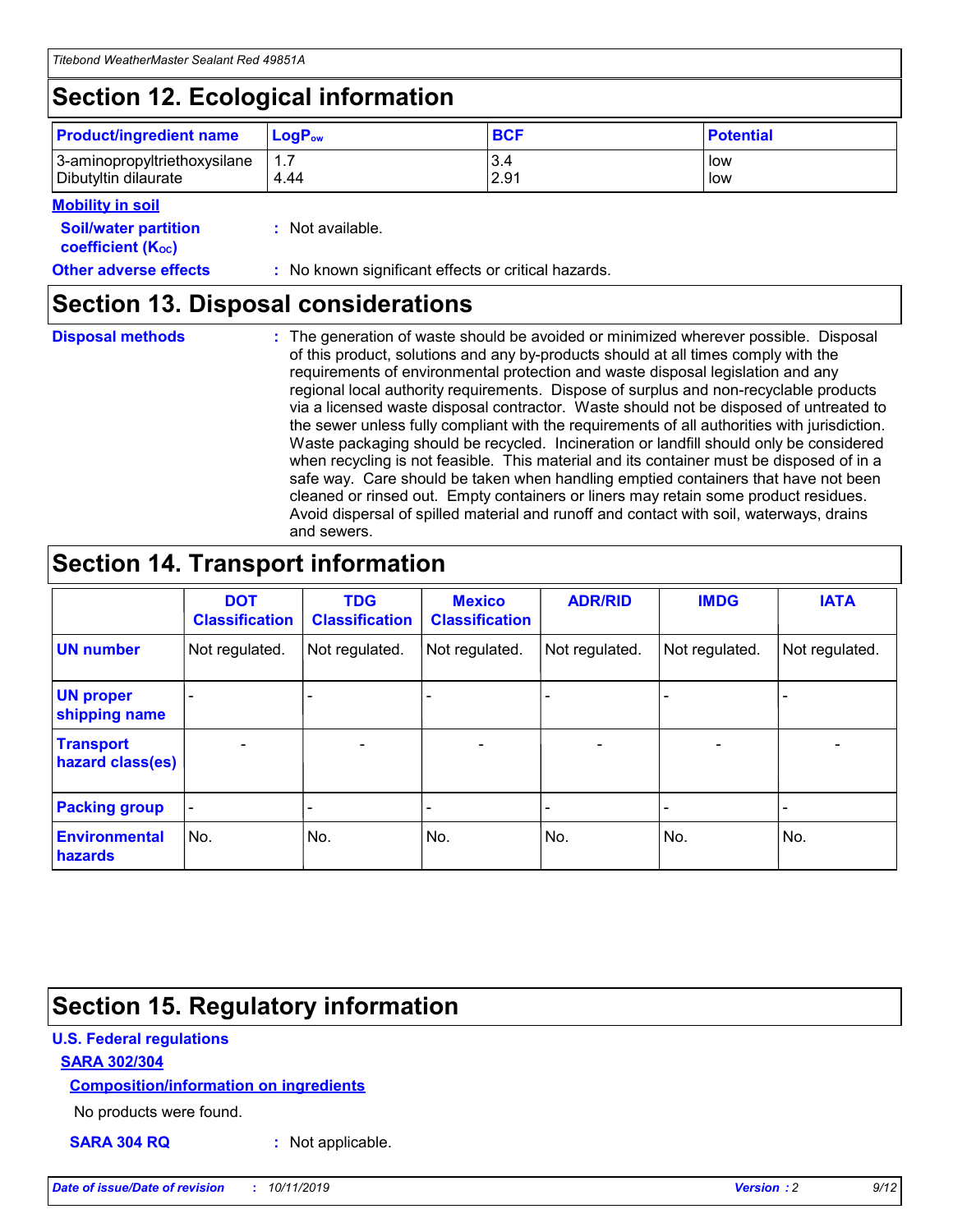## **Section 15. Regulatory information**

#### **SARA 311/312**

**Classification :** EYE IRRITATION - Category 2B SKIN SENSITIZATION - Category 1 TOXIC TO REPRODUCTION (Fertility) - Category 1B TOXIC TO REPRODUCTION (Unborn child) - Category 1B

#### **Composition/information on ingredients**

| <b>Name</b>                  | $\frac{9}{6}$ | <b>Classification</b>                                                                                            |
|------------------------------|---------------|------------------------------------------------------------------------------------------------------------------|
| 3-aminopropyltriethoxysilane | $\leq$ 3      | <b>FLAMMABLE LIQUIDS - Category 4</b><br><b>ACUTE TOXICITY (oral) - Category 4</b>                               |
|                              |               | SKIN IRRITATION - Category 2<br>EYE IRRITATION - Category 2A                                                     |
| Dibutyltin dilaurate         | ≤0.3          | ACUTE TOXICITY (oral) - Category 3<br>SKIN CORROSION - Category 1C                                               |
|                              |               | SERIOUS EYE DAMAGE - Category 1<br>SKIN SENSITIZATION - Category 1<br><b>GERM CELL MUTAGENICITY - Category 2</b> |
|                              |               | TOXIC TO REPRODUCTION (Fertility) - Category 1B<br>TOXIC TO REPRODUCTION (Unborn child) - Category 1B            |
|                              |               | SPECIFIC TARGET ORGAN TOXICITY (REPEATED<br>EXPOSURE) (respiratory system) - Category 1                          |

#### **State regulations**

| <b>Massachusetts</b> | : None of the components are listed. |
|----------------------|--------------------------------------|
| <b>New York</b>      | : None of the components are listed. |
| <b>New Jersey</b>    | : None of the components are listed. |
| Pennsylvania         | : None of the components are listed. |

#### **California Prop. 65**

**A** WARNING: This product can expose you to methanol, which is known to the State of California to cause birth defects or other reproductive harm. For more information go to www.P65Warnings.ca.gov.

| <b>Ingredient name</b> | No significant risk Maximum<br>level | acceptable dosage<br>level |
|------------------------|--------------------------------------|----------------------------|
| methanol               |                                      | Yes.                       |

#### **International regulations**

**Chemical Weapon Convention List Schedules I, II & III Chemicals** Not listed.

#### **Montreal Protocol**

Not listed.

**Stockholm Convention on Persistent Organic Pollutants**

Not listed.

### **UNECE Aarhus Protocol on POPs and Heavy Metals**

Not listed.

#### **Inventory list**

### **China :** All components are listed or exempted.

**United States TSCA 8(b) inventory :** All components are active or exempted.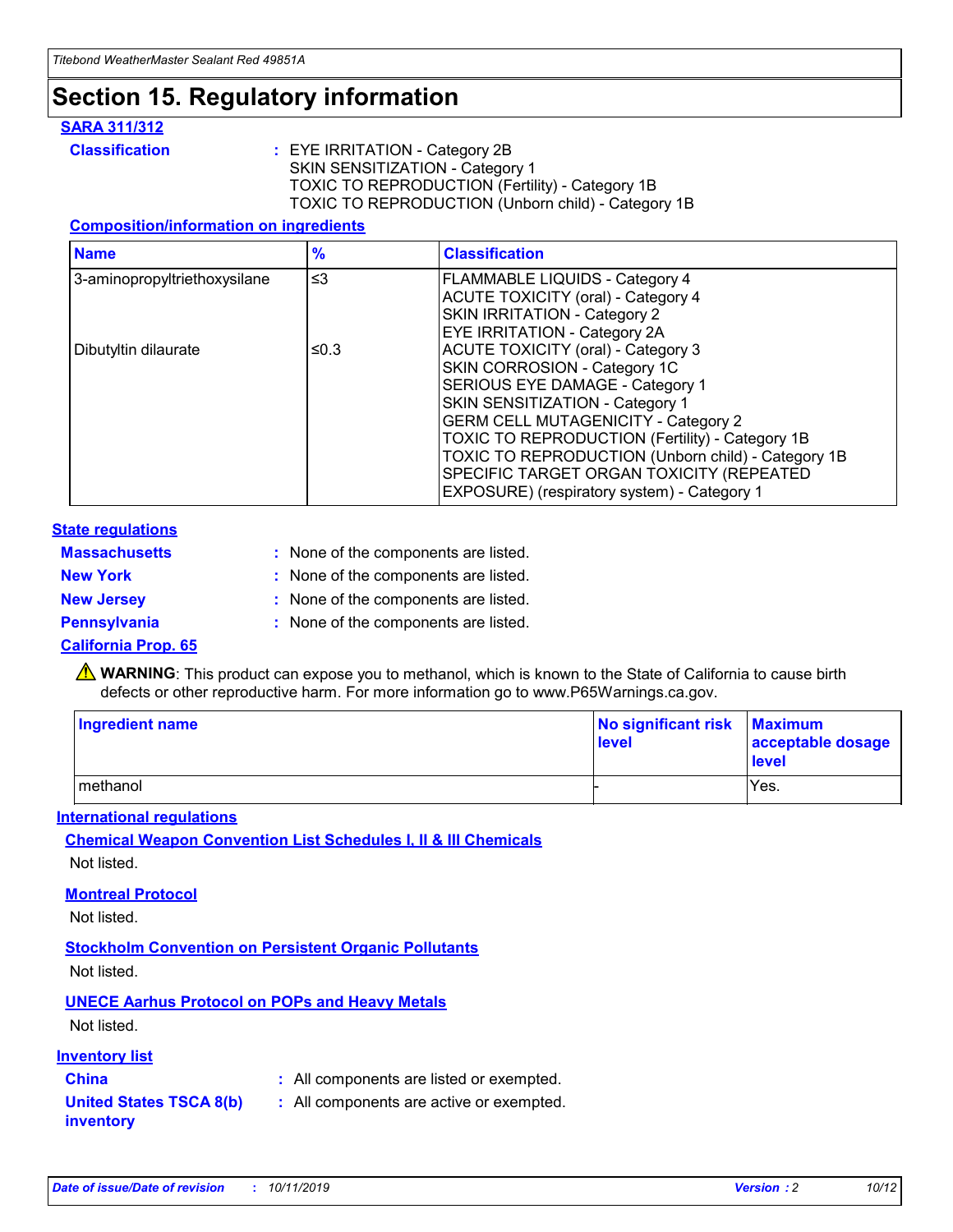## **Section 16. Other information**

**Hazardous Material Information System (U.S.A.)**



**Caution: HMIS® ratings are based on a 0-4 rating scale, with 0 representing minimal hazards or risks, and 4 representing significant hazards or risks. Although HMIS® ratings and the associated label are not required on SDSs or products leaving a facility under 29 CFR 1910.1200, the preparer may choose to provide them. HMIS® ratings are to be used with a fully implemented HMIS® program. HMIS® is a registered trademark and service mark of the American Coatings Association, Inc.**

**The customer is responsible for determining the PPE code for this material. For more information on HMIS® Personal Protective Equipment (PPE) codes, consult the HMIS® Implementation Manual.**

#### **National Fire Protection Association (U.S.A.)**



**Reprinted with permission from NFPA 704-2001, Identification of the Hazards of Materials for Emergency Response Copyright ©1997, National Fire Protection Association, Quincy, MA 02269. This reprinted material is not the complete and official position of the National Fire Protection Association, on the referenced subject which is represented only by the standard in its entirety.**

**Copyright ©2001, National Fire Protection Association, Quincy, MA 02269. This warning system is intended to be interpreted and applied only by properly trained individuals to identify fire, health and reactivity hazards of chemicals. The user is referred to certain limited number of chemicals with recommended classifications in NFPA 49 and NFPA 325, which would be used as a guideline only. Whether the chemicals are classified by NFPA or not, anyone using the 704 systems to classify chemicals does so at their own risk.**

#### **Procedure used to derive the classification**

| <b>Classification</b>                                                                                                                                                                  |                                                                                                                                                                                                                                                                   | <b>Justification</b>                                                                                                                                                                                                                                                                                       |  |
|----------------------------------------------------------------------------------------------------------------------------------------------------------------------------------------|-------------------------------------------------------------------------------------------------------------------------------------------------------------------------------------------------------------------------------------------------------------------|------------------------------------------------------------------------------------------------------------------------------------------------------------------------------------------------------------------------------------------------------------------------------------------------------------|--|
| <b>EYE IRRITATION - Category 2B</b><br>SKIN SENSITIZATION - Category 1<br><b>TOXIC TO REPRODUCTION (Fertility) - Category 1B</b><br>TOXIC TO REPRODUCTION (Unborn child) - Category 1B |                                                                                                                                                                                                                                                                   | Expert judgment<br>Expert judgment<br>Expert judgment<br>Expert judgment                                                                                                                                                                                                                                   |  |
| <b>History</b>                                                                                                                                                                         |                                                                                                                                                                                                                                                                   |                                                                                                                                                                                                                                                                                                            |  |
| Date of printing                                                                                                                                                                       | : 4/22/2022                                                                                                                                                                                                                                                       |                                                                                                                                                                                                                                                                                                            |  |
| Date of issue/Date of<br>revision                                                                                                                                                      | : 10/11/2019                                                                                                                                                                                                                                                      |                                                                                                                                                                                                                                                                                                            |  |
| Date of previous issue                                                                                                                                                                 | : 10/16/2020                                                                                                                                                                                                                                                      |                                                                                                                                                                                                                                                                                                            |  |
| <b>Version</b>                                                                                                                                                                         | $\therefore$ 2                                                                                                                                                                                                                                                    |                                                                                                                                                                                                                                                                                                            |  |
| <b>Key to abbreviations</b>                                                                                                                                                            | $\therefore$ ATE = Acute Toxicity Estimate<br><b>BCF</b> = Bioconcentration Factor<br>IATA = International Air Transport Association<br><b>IBC</b> = Intermediate Bulk Container<br><b>IMDG = International Maritime Dangerous Goods</b><br>$UN = United Nations$ | GHS = Globally Harmonized System of Classification and Labelling of Chemicals<br>LogPow = logarithm of the octanol/water partition coefficient<br>MARPOL = International Convention for the Prevention of Pollution From Ships, 1973<br>as modified by the Protocol of 1978. ("Marpol" = marine pollution) |  |